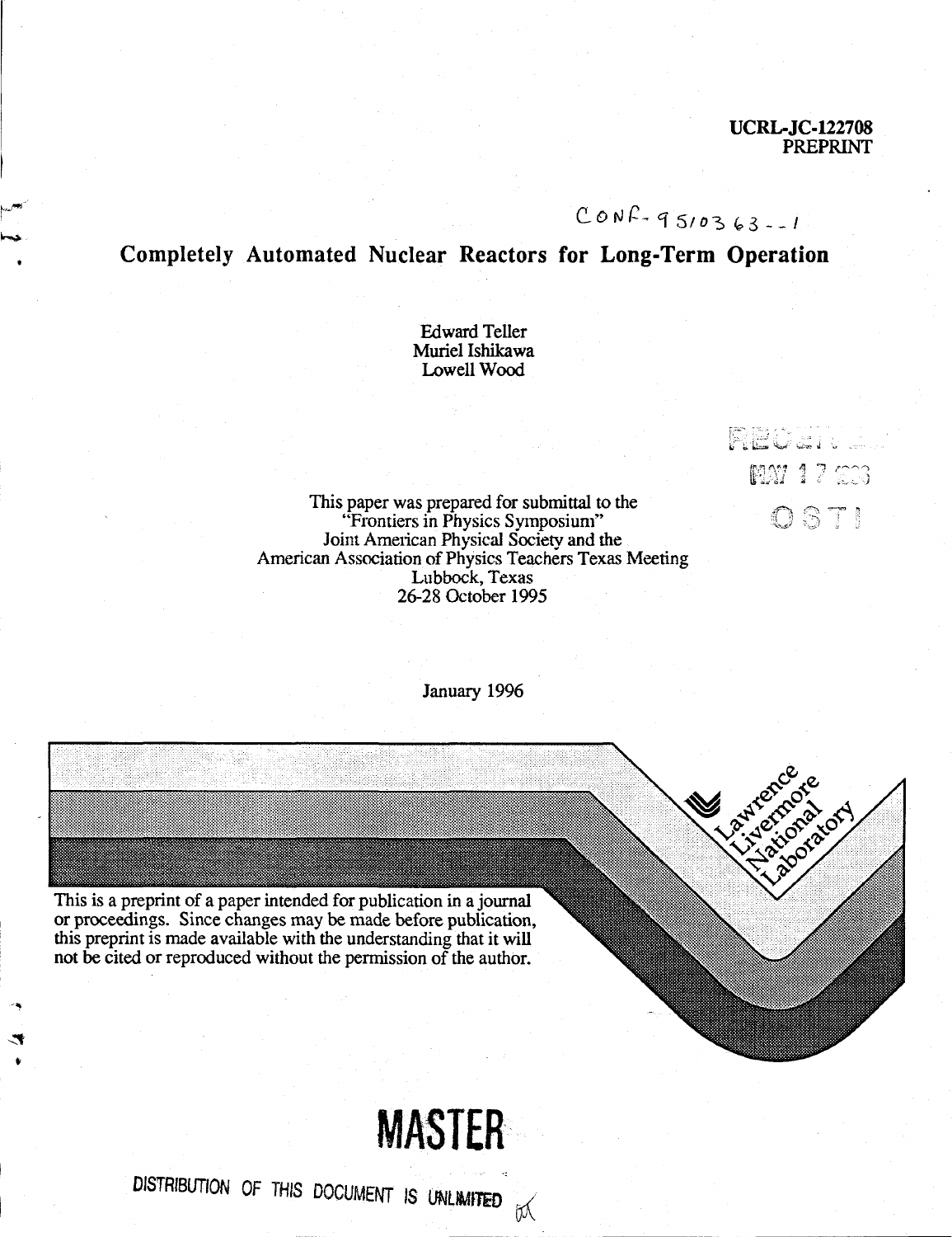#### **DISCLAIMER**

This document was prepared as an account of work sponsored by an agency of the United States Government. Neither the United States Government nor the University of California nor any of their employees, makes any warranty,

2 A N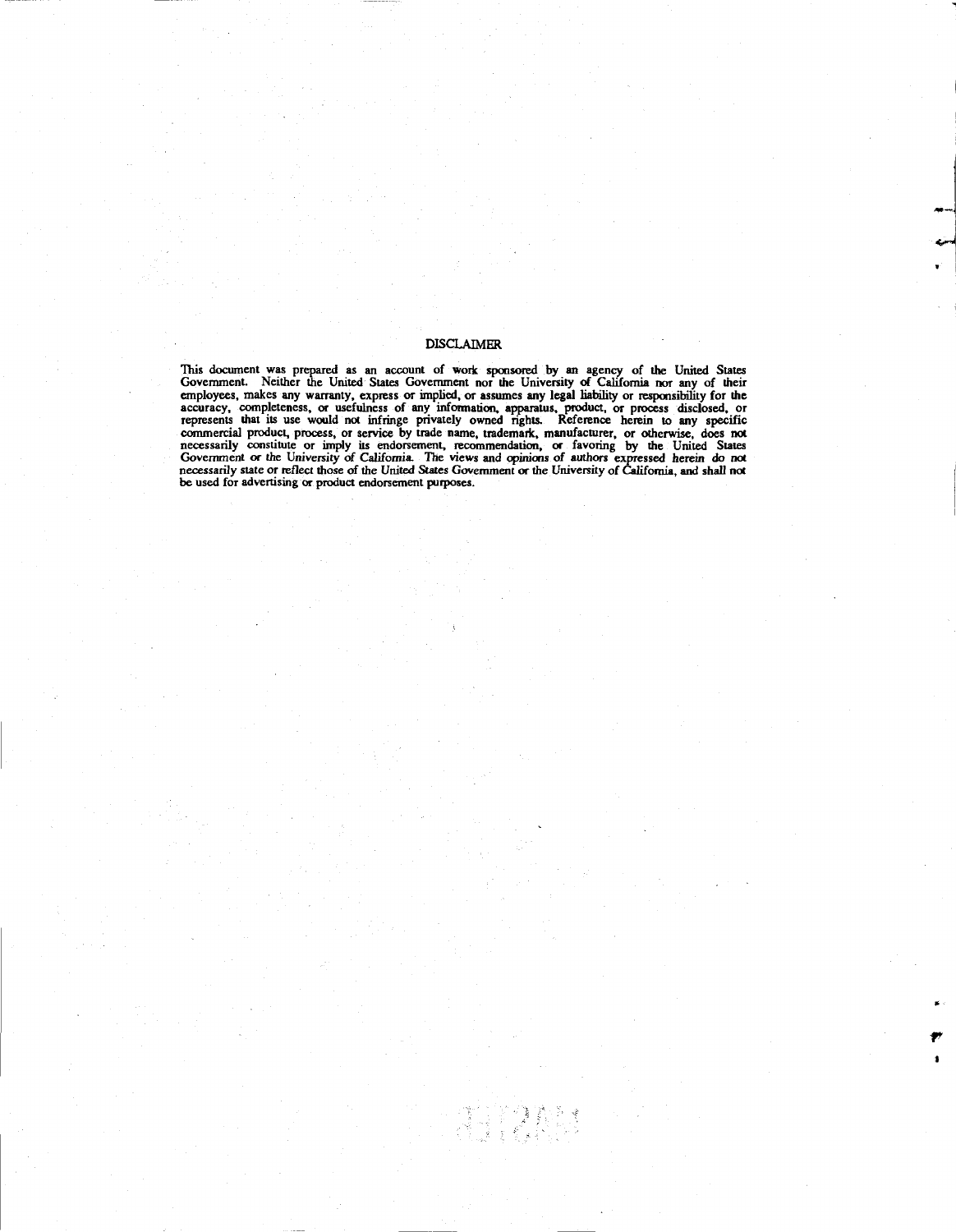### **DISCLAIMER**

**Portions of this document may be illegible In electronic knage products. Images are produced from the best available original document.**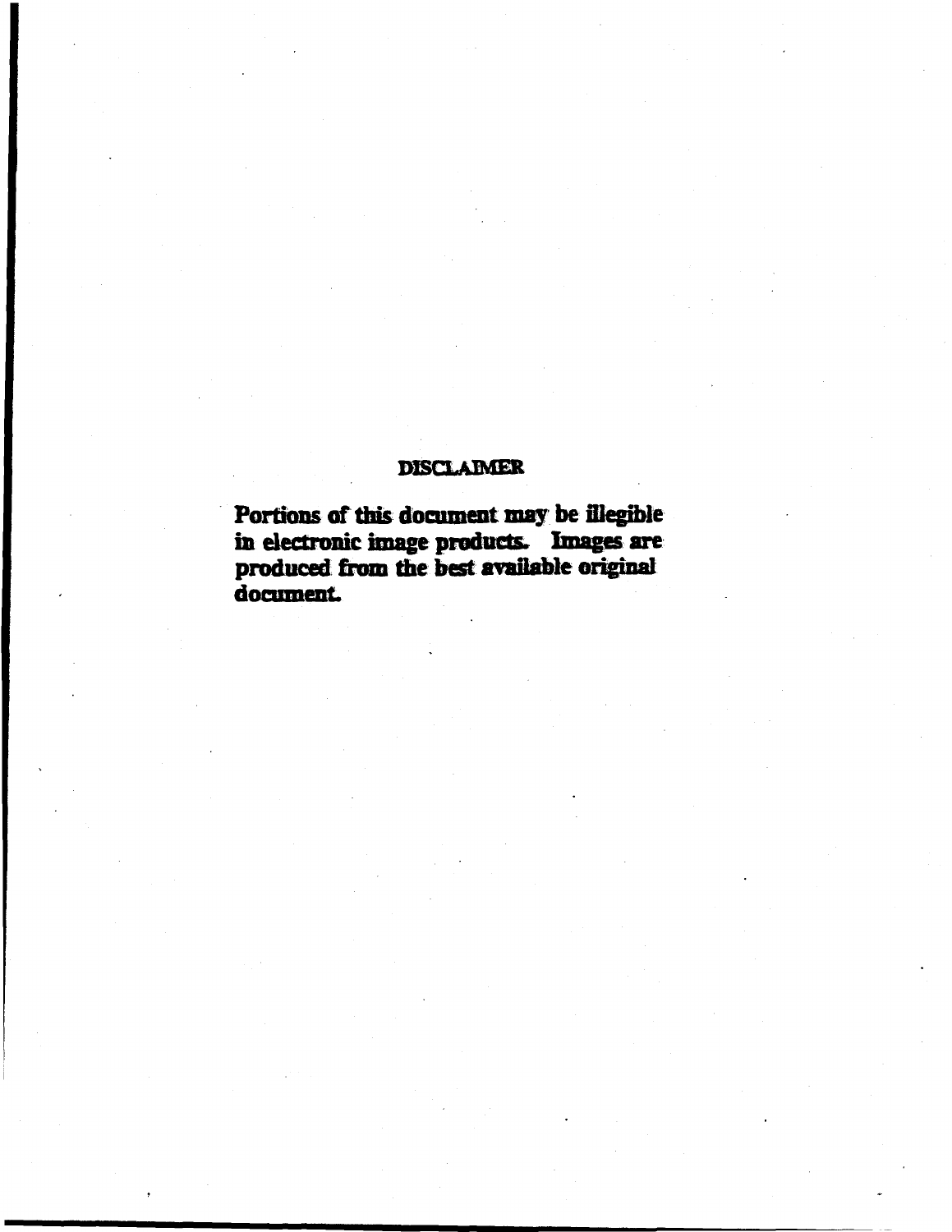# **COMPLETELY AUTOMATED NUCLEAR REACTORS FOR LONG-TERM OPERATION\***

## **Edward Teller,<sup>A</sup> Muriel Ishikawa\* and Lowell Wood+ Stanford University, Stanford CA 94305-6010**

#### **ABSTRACT**

We *discuss new types of nuclear fission reactors optimized for the generation of high-temperature heat for exceedingly safe, economic, and long-duration electricity production in large, long-lived central power stations.* 

*These reactors are quite different in design, implementation and operation from conventional light-water-cooled and -moderated reactors (LWRs) currently in widespread use, which were scaled-up from submarine nuclear propulsion reactors. They feature an inexpensive initial fuel loading which lasts the entire 30-year design life of the power-plant. The reactor contains a core comprised of a nuclear ignitor and a nuclear burn-wave propagating region comprised of natural thorium or uranium, a neutron reflector which also implements a thermostating function on the reactivity, a pressure shell for coolant transport purposes, and automatic emergency heatdumping means to obviate concerns regarding loss-of-coolant accidents during the plant's operational and post-operational life.* 

*These reactors are proposed to be situated in suitable environments at -100 meter depths underground, and their operation is completely automatic, with no moving parts and no human access during or after its operational lifetime, in order to avoid both error and misuse. The power plant's heat engine and electrical generator subsystems are located above-ground.* 

*Advantages include reduced costs, as well as increased safety and reliability.* 

**Introduction.** One of the ancient needs of mankind regarding the physical environment has been for a 'well' of high-grade heat, from which thermal energy could be conveniently drawn, whenever and to the extent desired. With the

- Research Fellow, Hoover Institution, and Consultant, Lawrence Livermore National Laboratory, Livermore, CA 94550.
- # Visiting Scholar, Department of Aeronautics and Astronautics and Center for International Cooperation In Space. National Laboratory, Livermore, CA 94550.
- + Visiting Fellow, Hoover Institution. Permanent address: Lawrence Livermore National Laboratory, Livermore, CA 94550.

Prepared for invited presentation at the *Frontiers in Physics Symposium* at the joint American Physical Society and the American Association of Physics Teachers Texas Meeting, 26-28 October 1995, Lubbock, TX. Portions of this work performed under auspices of Contract W-7405-eng-48 between the U.S. Department of Energy and the University of California. Opinions expressed are those of the authors only.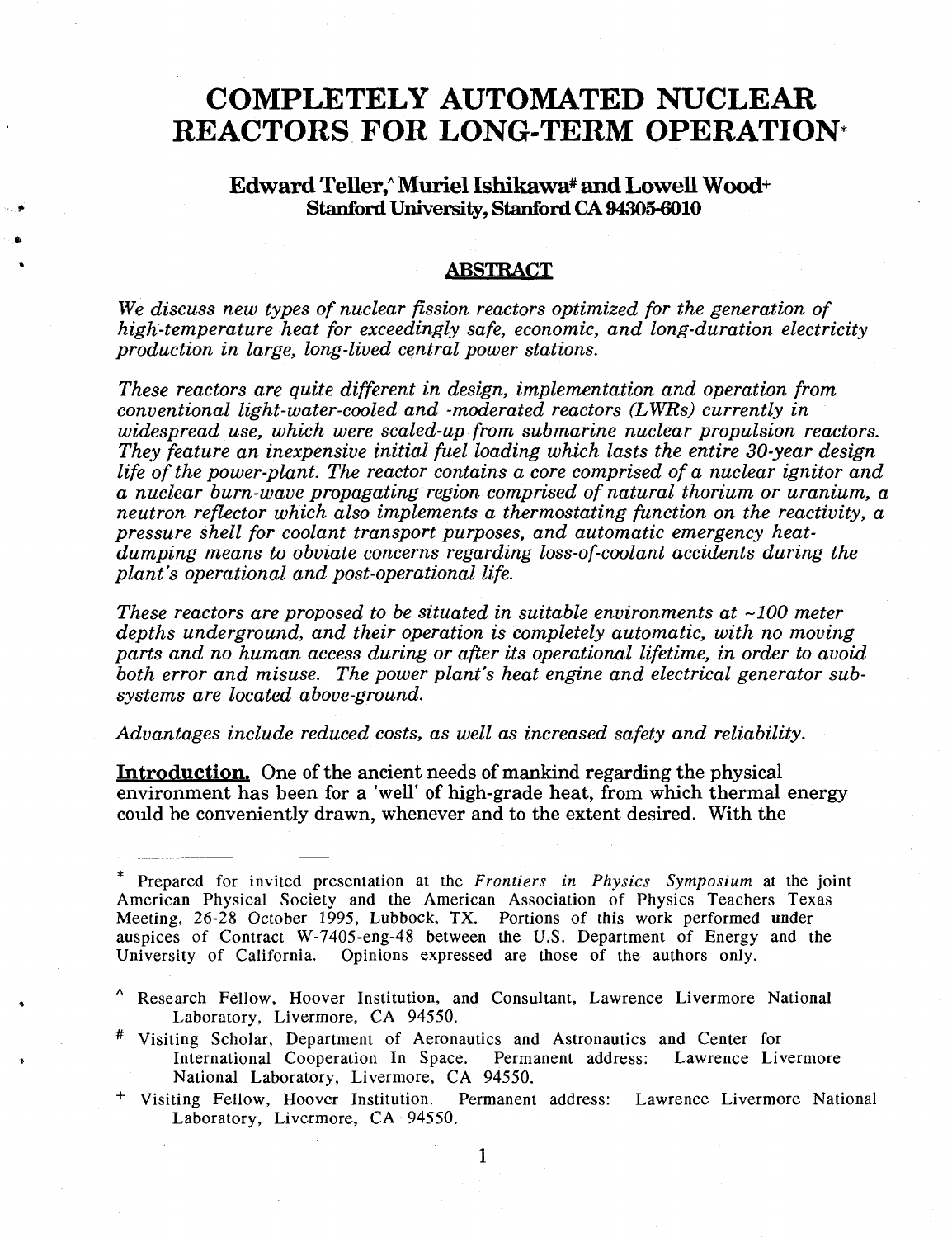Industrial Revolution, this need became more focused, for heat engines, e.g., those in electrical generating plants, have become the prime movers of virtually all of modern civilization.

The recently-gained ability to release energy from neutron-induced fission of the nuclei of the actinide elements in principle seems to satisfy this need, for this energy form is remarkably dense and capable of being accessed at essentially any desired power level. Moreover, the actinide elements, though present in the Earth's crust at a mean density of only a few parts per million, have become readily and inexpensively available: a pound of uranium or thorium, with an energy worth equivalent to several thousand tons of coal, presently costs less than \$10.

Public acceptance of nuclear fission reactors has been impeded by reactors which require installation of new fuel assemblies approximately 10 times over the lifetime of a typical power plant, with attendant dangers of accidents, complexity, cost and plant unavailability during refueling operations. The handling and disposal of the spent fuel assemblies has also proved problematic, though for mostly non-technical reasons. The management of nuclear fission heat production on times-scales of minutes to hours has proved troublesome, due to significant fractions of nuclear fission energy appearing considerably after it has been requested, i.e., from beta decay of fission products; such phenomena raise the specter of loss-of-cooling accidents and of possible reactor core meltdown. Perhaps most seriously, severe mismanagement of nuclear reactors by their human operators can cause them to generate very high levels of thermal power over brief durations, which can lead to physical disruption of the reactor (possibly followed by dispersion of significant quantities of reactor products into the biosphere), as happened at Chernobyl. Even more seriously, reactor products may be diverted for military purposes.

It is important to realize that these are not physically required features of a nuclear fission chain reactor, but are merely the common characteristics of a particular class of reactors which descended from submarine propulsion reactors and have been nearly universally employed for civilian electricity generation. Indeed, the impeccable record of nuclear reactor safety in the U.S. naval nuclear propulsion program, which has demonstrated several thousand reactor-years of accident-free operation since its inception, contrasted with that of the disasterplagued Soviet naval reactor program, emphasizes that design, engineering and operational practices, not underlying physics, are actually the determinants of contemporary nuclear reactor safety and reliability.

At the same time, it would be remarkable if power reactors developed and optimized to reliably deliver a few tens of megawatts in a highly time-variable manner from an extremely compact configuration over a few months' submarine mission duration were also anywhere near optimal for central station thermal power generation, where pertinent time-scales are a few decades, power scales are in thousands of megawatts and economy and safety are the key figures-of-merit. It is a historic curiosity that nuclear power reactor design for central-station generation has evolved so little from its submarine power-plant antecedents.

We therefore examine central-station nuclear power generation *de novo,* and inquire as to how the features of greatest value in this application area may specify improved reactor designs and operational practices.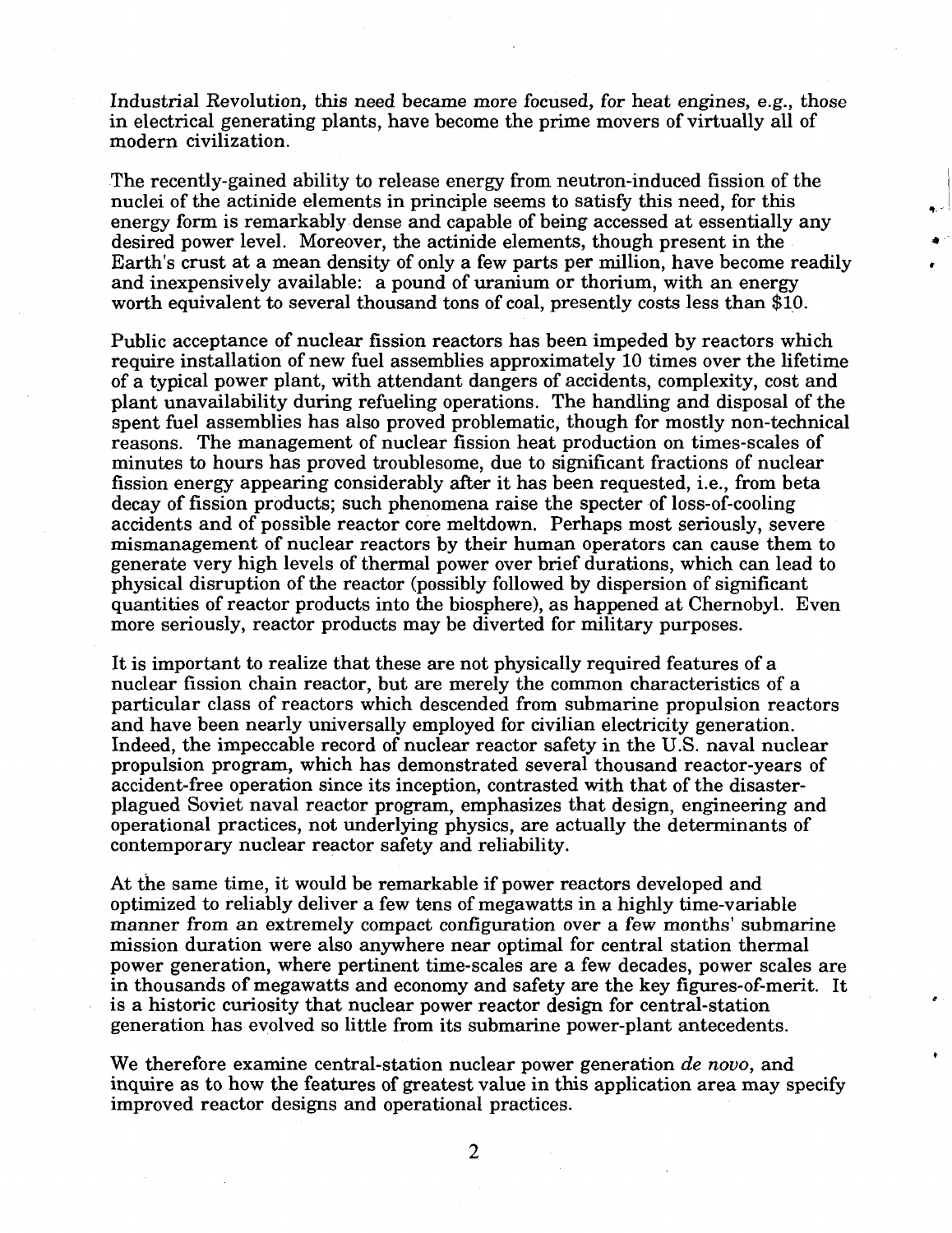**Desired Design Features.** In contrast to naval propulsion reactors, ones in central power stations may reasonably be extremely generous in their mass and volume budgets. In contrast to the exceedingly cost-tolerant military environment, however, economic considerations are of great importance in central power station construction and operation. Similarly, while reliability-of-service may be traded off to a significant extent for maximum performance in military circumstances, civilian electricity generation is somewhat less tolerant of 'forced outages.' The major requirement, however, is safety that is easily understood by the public and is not dependent on absence of human errors.

Such consideration motivate the design of nuclear reactor heat sources for centralstation electricity generation which are literally nuclear heat wells: maintenancefree sources of high-temperature heat-as-desired, hopefully created with little more cost or effort than that of digging a hole in the ground.

The average neutron multiplicity per fission is greater than 2 for  $U^{233}$  and  $Pu^{239}$ . even when the fission is induced by neutrons bringing in zero kinetic energy. This raises the possibility of 'breeding' (one neutron used to generate a readily fissionable nucleus and a second to cause its fission) of the actinides available in the Earth's crust. We have emphasized breeding reactor designs, for reasons of economy, efficient actinide mass utilization, reactor mass and volume minimization and, quite importantly, total avoidance of reactor refueling. In order to bring about long-term operation at a steady level, we use a propagating burn process - "breeding without reprocessing." This means a nuclear burn wave' moving out from an initial small configuration enriched in fissile material into a far greater mass of fertile material. The leisurely character of beta decay central to the breeding process in the actinide isotopes - offers a fundamental physical guarantee that explosive propagation of such nuclear burning is impossible. The reactions in the nuclear fuel will propagate with a characteristic speed of the order of a meter per year.

Indeed, we consider avoidance of reactor refueling to be a fundamental design driver. Furthermore, we demand that the reactor and all of the reactor products should be inaccessible after the reactor starts to operate. The associated advantages are cost avoidance, obviating the periodic outage of the power plant, personnel safety and utilization efficiency, resistance to diversion of reactor products to military use, and obviation of accident and inadvertences associated with human access to the reactor after its construction is completed, inspected and certified. We find compelling reasons neither in physics nor engineering for not loading a reactor with sufficient fuel, appropriately configured, to enable it to operate at full power for a central power-plant's entire lifetime. We specifically require such one-per-lifetime fuel-charging of the reactors which we consider. More specifically, we locate the reactor  $\sim 100$  meters underground in order to ensure safety of the biosphere in an obvious manner.

Simplicity of reactor construction is highly desirable, for reasons of overall economy, reliability and certifiability of construction and corresponding facility of reactor proliferation. We therefore emphasize reactor designs which consist of very little more than a pressure vessel for containing reactor coolant surrounding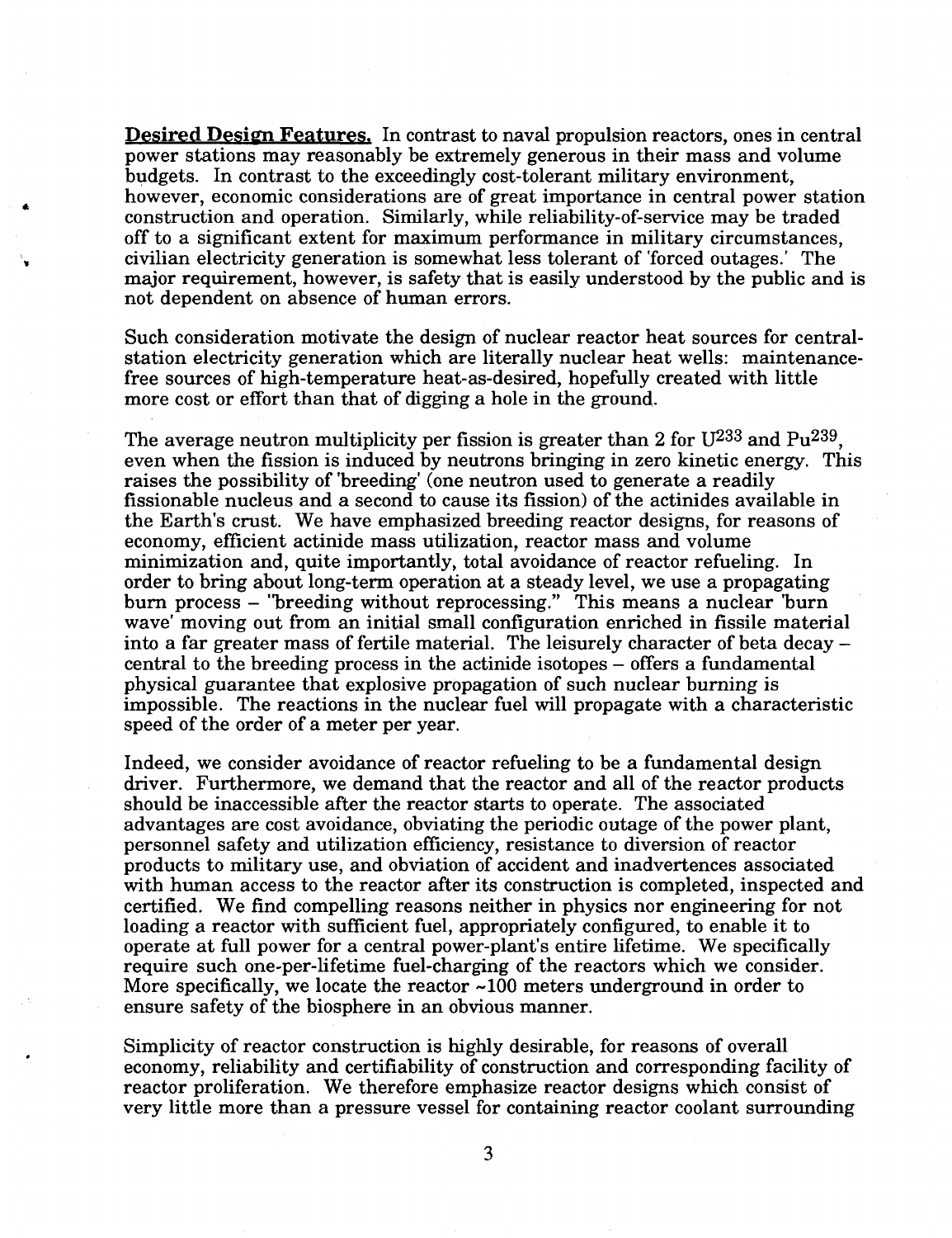a shield/reflector and the reactor's fuel charge. The monolithic pressure shell should be formed around its contents, with significant penetrations made only for coolant introduction and removal. All actuators and other mechanical devices should be required to operate only once, to commence initial reactor operation. At all later times, the reactor works without moving parts (except possibly at time of final shutdown).

We suggest that high-pressure helium should be used as the core coolant and that the electricity generation should occur on the Earth's surface. The reactor should have a strong negative temperature coefficient. Thus the removal of more heat from the reactor's core will accelerate the nuclear fission process. The reactor thus delivers energy on demand, and control rods become unnecessary.

Completely automated reactor operation is a requirement. Its great desirability is highlighted by the incident at Three Mile Island and the catastrophe at Chernobyl. Both of these reactor accidents were caused by human operator malfunction. We emphasize designs in which the reactor maintains a design core temperature within quite limited variation. Having power-regulating features in the design which throttle the nuclear reaction rate to correspond closely to the power extracted from the reactor appears to us to be feasible – and crucial to the prospect of eliminating human operator tampering with the reactor.

Due to beta decay-engendered nuclear after-heat, both during reactor operation and after the end of the reactor's operational lifetime, it is desirable to provide a large-scale, automatically-acting 'heat dump' into which unwanted heat threatening to damage the 'heat well' may be gracefully rejected. For this purpose, we provide passive (likely heatpipe-based) means for transporting a specified total amount of heat from the reactor core out into the surroundings, to be sunk in the heat capacity of the matter there present. Single-actuation back-ups operating at temperatures above the upper design limit of the reactor (e.g., burst disks sealing high-pressure heatpipes) may serve for post-end-of-life final heatdumping purposes. Such systems provide intrinsic, redundant, fully automatic protection against core meltdown.

Finally, as already noted, we consider it desirable to the point of necessity to design reactors for operation deep underground, with minimal accesses to the biosphere provided, and these only for coolant flow. At least a hundred meters of compacted earth (but not shatter-prone rock) should stand over the reactor. In order to preclude radioactivity reaching the Earth's surface in case of an accident, coolant conduits could be emplaced so as to be compatible with multiple, redundant emergency single-actuation passage-closure. (Such closures, usually based on highly engineered chemical high explosives, have been demonstrated repeatedly to provide hermetic sealing of even very large pipe-loaded passages in underground circumstances, and will provide a definitive means of sealing off the underground reactor compartment from the biosphere.)

Large quantities of radionuclides have been successfully contained, with outward transport distances measured in meters, in engineered underground circumstances, for several decades, e.g., at the Nevada Test Site. Radioactivity has been generated in Nevada by experimental explosives involving several orders of magnitude more impulsively generated energy than a reactor core could possibly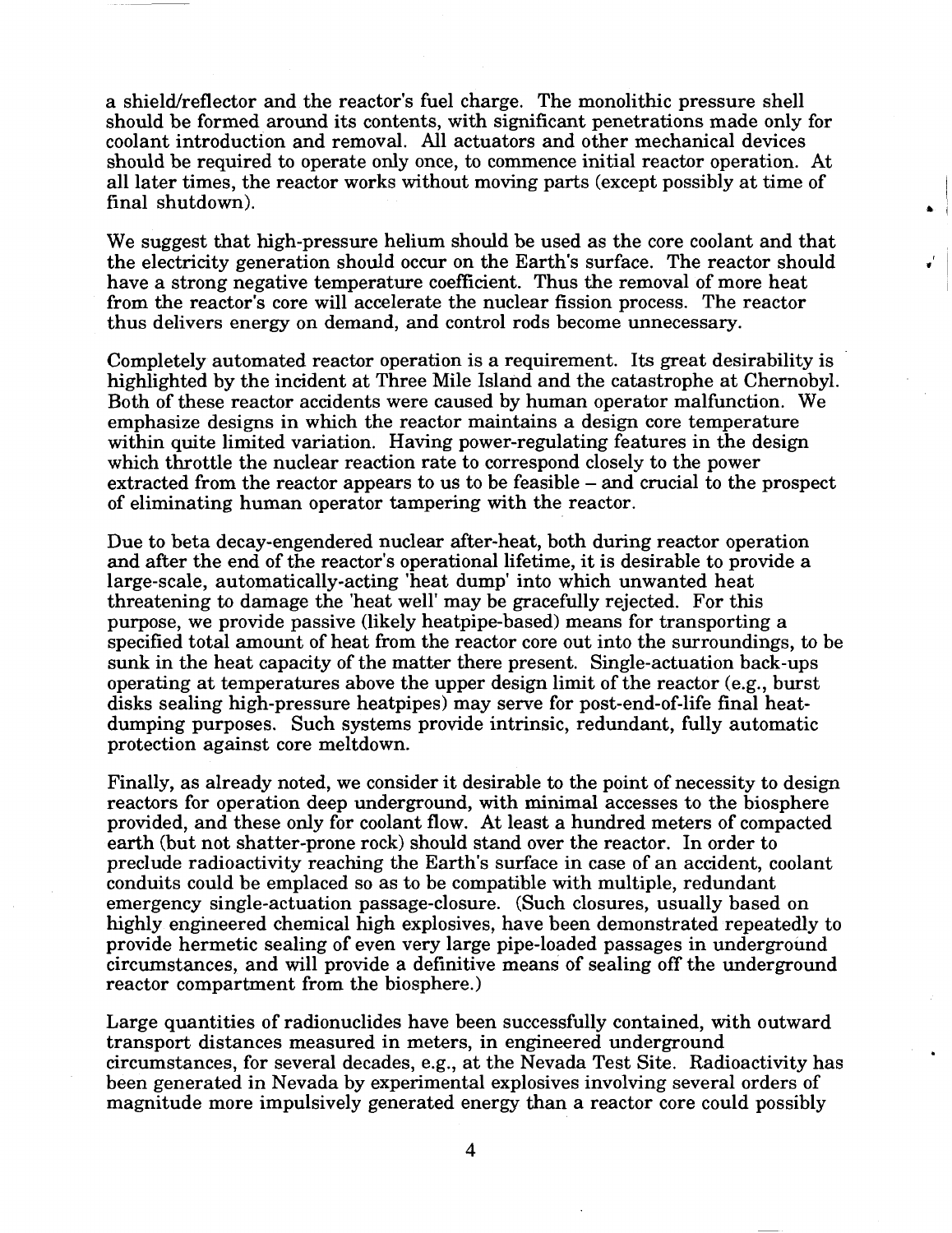generate. (It is also appropriate to recall that beta decay, though slow, is of finite rate. A mass of fission products becomes less radioactive than the same mass of freshly-mined pitchblende within a few centuries of being generated.) Underground siting of nuclear reactors of all types appears to us to be the essence of common sense - the added cost has been estimated to be  $\sim 10\%$ .

**Design Modeling Tool-Set And Calculations.** The general plan is to ignite the reactor's fuel charge at one end of a cylindrical configuration and then propagate the nuclear burn-wave down the cylinder's axis. The ignitor section uses  $U^{235}$ ,  $U^{233}$  or Pu<sup>239</sup>. Near the axis of the cylinder, the composition is that of a fast breeder with characteristically good neutron and fissile isotope economy. A smaller radius coaxial cylinder of low-density material may be employed in such a charge, in order to facilitate axial neutron transport. Toward the outside of this cylindrical fuel charge, a thermal neutron spectrum thorium breeder composition develops under action of neutrons processed by the surrounding reflector shell, e.g., comprised of graphite. This is used to bring about the required negative temperature coefficient of the overall reactor core, as will be discussed below.

In order to investigate the physical feasibility of such design constraints and concepts, we have resorted to digital computer-based simulation of the behavior of some representative model systems.

For maximum design flexibility and modeling fidelity, we have performed the neutron transport and nuclear reactions in our model reactor designs with Monte Carlo-based means. We have employed the general-purpose TART95 neutron and gamma-ray three-dimensional transport- and reaction-modeling code-set developed and distributed by the Lawrence Livermore National Laboratory (LLNL). (This software package represents a development effort whose scale is of the order of a man-century and an associated code-validation effort of the order of manmillennia. TART95 and its ancestors have very frequently been employed for calculation of the reactivity of critical assemblies, but effectively completely lack time-dependence.) We have used the current LLNL ENDL (Evaluated Nuclear Data Library) as the physical data source for this code, which we have employed exclusively in the 175 neutron energy-group mode, with TART95's thermal scattering and resonance cross-section multi-band-averaging features both invoked.

Model reactor designs in our studies typically are resolved into a few dozen spatial zones, usually possessing axial symmetry. A dozen or more isotopes are carried in each zone, representing both fertile and fissile isotopic components of nuclear fuel, in addition to reflector, moderator and coolant elements, structural materials, and various neutronic poisons (including fission products, carried as an ENDL-standard mix), in order to ensure proper reactivity dependence on temperature and accurate representation of the course of long-term, possibly high fuel-burnup reactor operation.

The kinetics of the isotopic fractions in each zone of model problems are integrated in time with a fourth-order Runge-Kutta integration scheme, which couples the standard fissile and fertile isotopes of the actinide elements to each other and to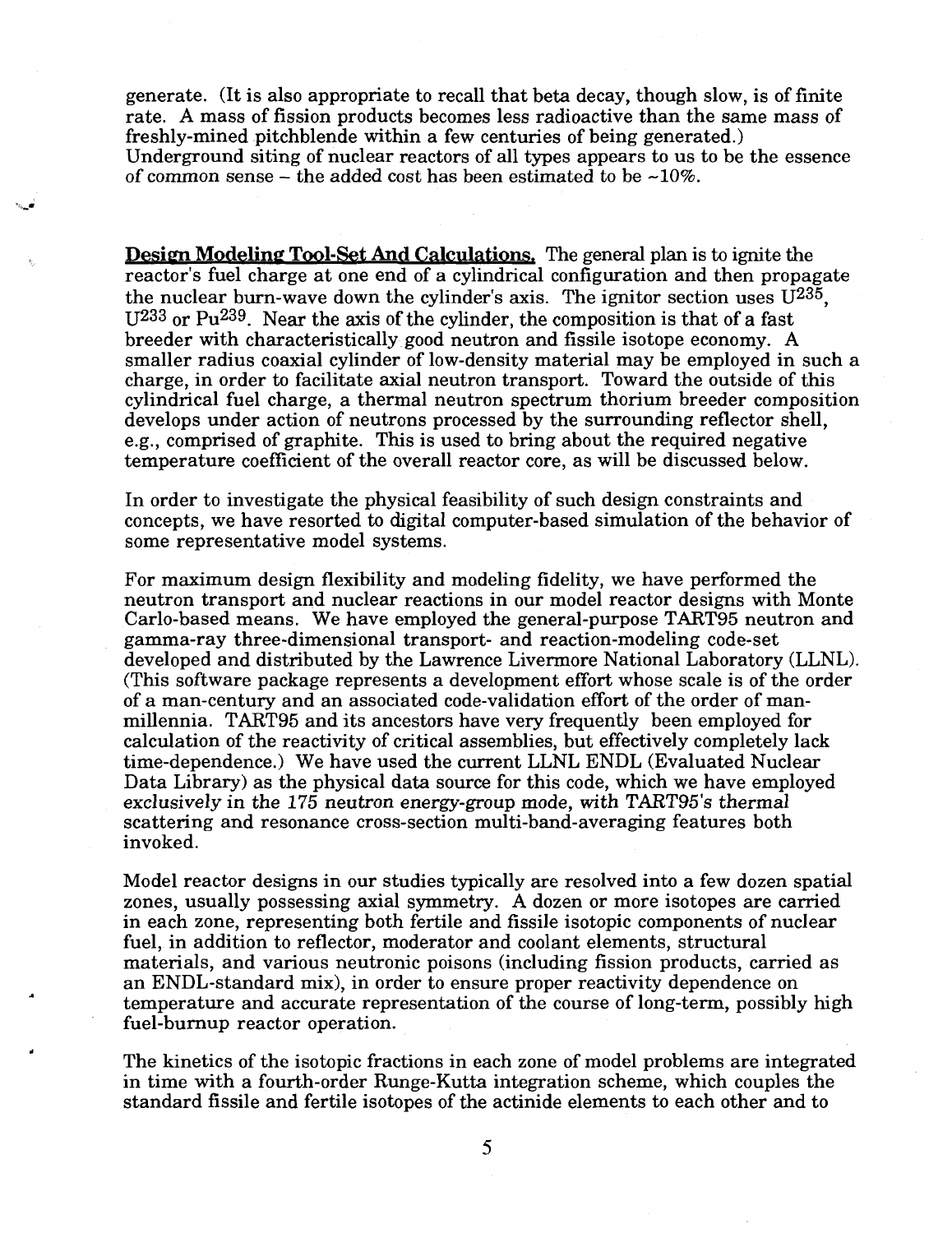fission products, using the reaction rates just calculated for the then-obtaining particular conditions of the problem by TART95 (which typically followed 140 neutron-driven reactions in each zone). Neutron absorption in all non-actinide isotopes is implicitly accounted for, in a properly neutron energy-dependent manner. The newly modified isotopic abundances in each zone are then inputted to the TART95 code for another cycle of neutron transport and reaction calculations. This completes the basic set of operations of a single integration time-step.

The magnitude of the time-step of the integration, as is characteristic of such studies, is determined by the maximum permitted fractional change (usually 5- 10%) in any of the major isotopic concentrations in any zone of the problem. (As would be expected, this 'critical value' is typically the fissile isotopic or the fission product concentration in the leading edge of the nuclear fuel burn-wave propagating in the unenriched fuel-charge.) Typically, 100-300 time-steps suffice for an integration simulating 3 decades of reactor operation.

The top level of our computer modeling program, which we call BURNBRED (for 'burn' and 'breed'), integrates the neutron transport/reaction package with the isotope kinetics integration package, and provides input, control and editing functions. For the present study, it has been hosted on an IBM-type personal computer (IBM PC) system. A typical model run for GW-scale reactors of a few dozen zones and a dozen isotopes per zone operating over a simulated 3-decade interval requires 10-30 hours of computing time, during which time of the order of a trillion floating-point arithmetic operations are performed and several billion bytes of intermediate results are written to the computing system's hard-disk memory.

While time-dependent reactor modeling by this Monte Carlo-based approach would certainly be an extravagant expenditure of computing resources by traditional standards, the total [capital+operating (electricity)] costs of such a single day-long calculation on our modern PC is of the order of \$1. At least as importantly, the human time-to-assimilate the results of such a problem-run and specify the design of the next problem to be modeled is usually not far smaller than the duration of the run itself, so that a much faster computer could not be effectively employed. Indeed, the computing system used was measured to be within three-fold as fast as the fastest computer available, the CRAY-YMP, for the extremely memoryintensive and highly scalar calculations performed by this modeling tool-set.

**Some Preliminary Results.** While we are reporting on work in progress, it is appropriate to relate some early basic results, as well as to comment on a few which we reasonably confidently anticipate.

**Unenriched, Out-Of-The-Ground Actinides Burn Well.** First, modeling results indicate that it is feasible to propagate in steady-state a nuclear breedingand-burning wave down the length of a 'stick' of pure (i.e., unenriched with fissile isotopes) Th<sup>232</sup>, apparently for an essentially arbitrary distance, from a small ignitor region at the stick's end. See Figure 1. A graphite reflector-clad thorium cylinder of <1 meter total diameter is seen to generate >1 GW continuous power levels, at nuclear breeding/burn-front propagation speeds of <1 meter/year,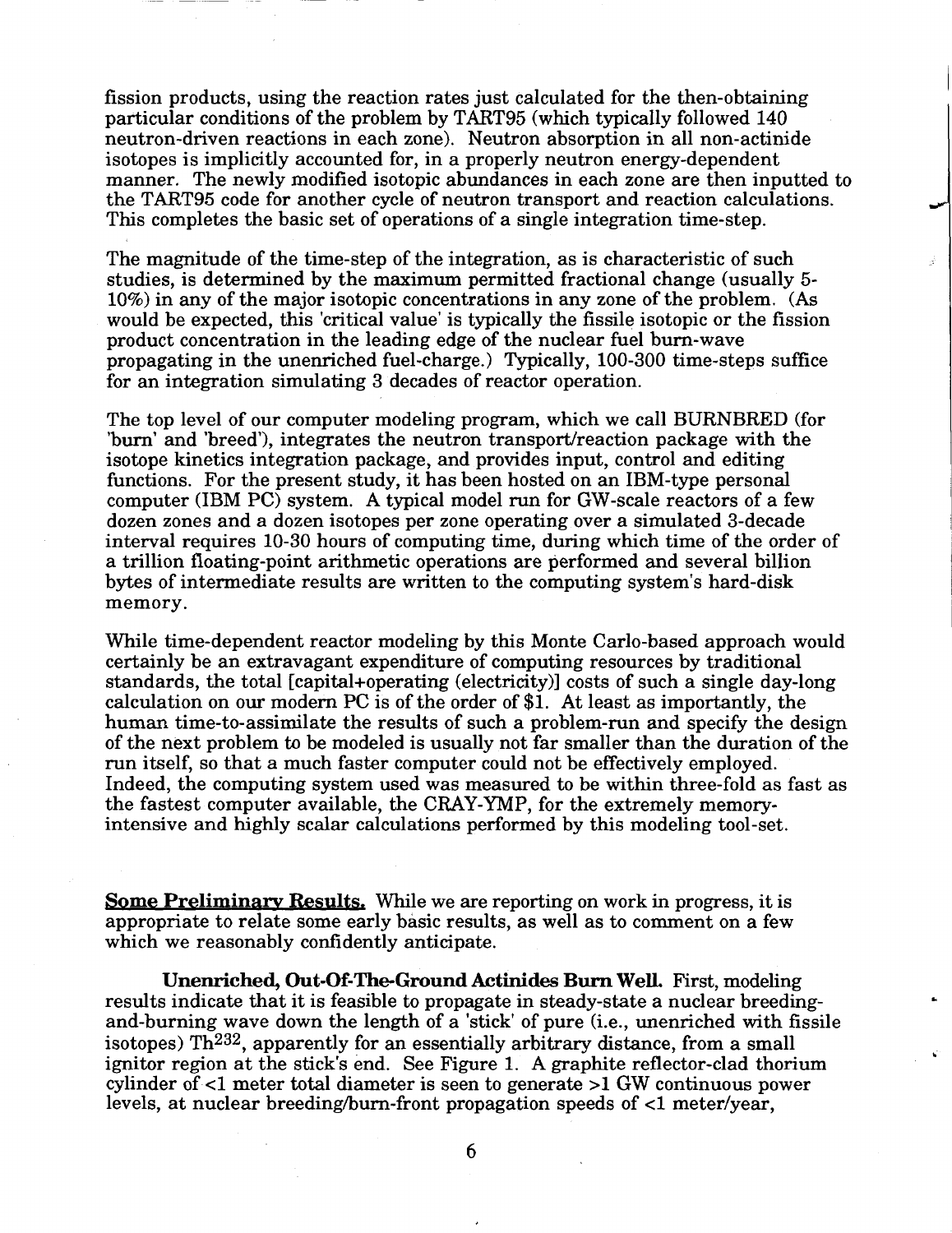corresponding to specific and volumetric power densities at least as high as would possibly be required in a central-station power plant. See Figure 2. We expect to demonstrate soon the same basic results for cylindrical sticks composed of natural  $-$  or even depleted  $-$  uranium. (We note that there is presently of the order of a million tons of depleted uranium, mostly stored in steel drums as the high-purity hexafluoride, in superpower stockpiles. These stockpiles are generally regarded as having little or no economic value. The energy content of a single ton of such depleted uranium in reactors of the type we discuss is nearly 3 GW-years; a thousand tons would provide the thermal energy to generate all the electricity used in the U.S. in a year, at a relatively low 30% conversion efficiency.)

**High Fuel Burn-Ups Are Characteristic.** Second, burn-ups of initial fuel inventories well in excess of 10% are observed to be characteristic, with large-scale burn-ups higher than 50% often being seen. While such results are not surprising in principle, simply considering the radiative capture cross-sections of fertile and fission-product isotopes and the fission cross-sections and neutron-emission multiplicities of corresponding fissile isotopes, they are novel in the power-plant context, where ~3% burn-ups of enriched fuel are typical. These order-ofmagnitude higher fuel burn-ups imply smaller fuel assemblies for a given total nuclear energy production, as well as more efficient use of actinide fuel resources - without any reprocessing.

**Thermostated Reaction Operation Appears Feasible.** While the neutron spectrum in the reactor designs which we contemplate are reasonably 'hard,' in the sense that the average neutron energy is far above kT (T the temperature of the reactor's fuel assembly), we have demonstrated in simulation several basic design features that moderate to (epi)thermal energies and reflect the majority of the neutrons leaking from the reactor's core back into the fuel. This class of neutrons is seen to typically involve about 15% of a core's overall reactivity. As the temperature changes in the thermal neutron-dominated outer thorium region, the neutron population multiplication can be influenced in a temperature-dependent manner by two effects. One is the presence of a thermal poison, such as europium, with a resonance absorption in the neighborhood of 1 eV, which will absorb more neutrons when the neutron temperature rises. The other is the presence of some hydrogen, e.g., in the form of  $(CH_2)_N$ , in the reflector. Actually, the high epithermal scattering cross-section of protons of ~20 barns increases to considerably more than 50 barns for neutron energies less than 0.1 eV, with the result that, at higher temperatures, the neutrons will penetrate more deeply into the reflector and will be reflected back into the thorium correspondingly less. This effect can be further enhanced if the reflector temperature is lower than the temperature of the core, in which case a neutron, after penetrating the reflector from the core, will be slowed down in the reflector at greater depth and then trapped there with greater likelihood. These two effects may reinforce each other. Unfortunately, it is not yet clear whether all this will suffice for an appropriate stabilization of the nuclear reaction rate and of the core's temperature.

These reactors thus are hybrids, in that the fraction of their reactivity which is fast is somewhat less than unity, while their 'thermal' or 'slow' reactivity, though much less than unity itself, nonetheless is controlling as far as the reactor's neutron population-reproduction is concerned. We expect that doping of the moderator/reflector shell around the reactor's fuel charge with such epithermal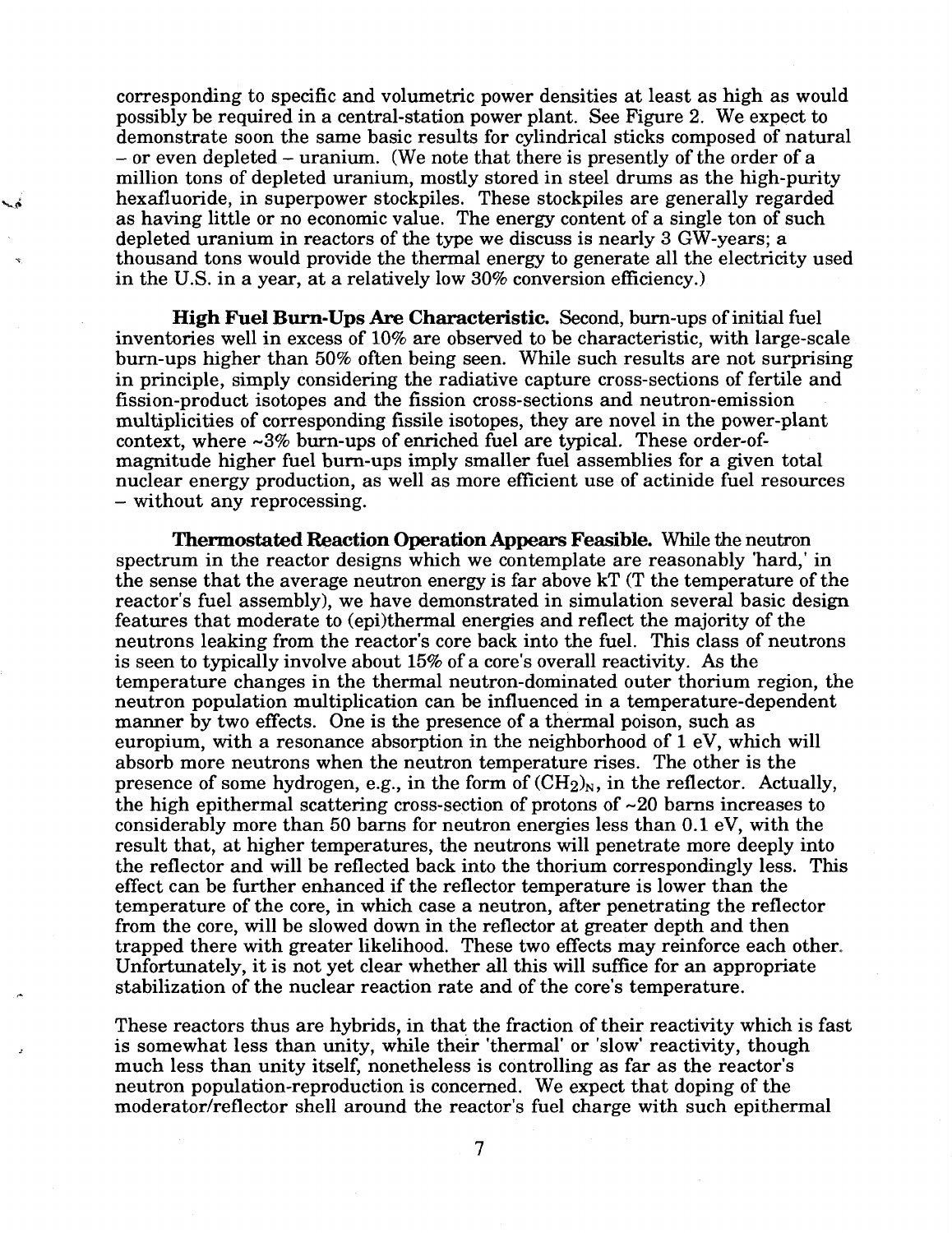poisons will permit the reactor to be thermostated over a wide operating power range, e.g., from 10 to 100% of full design power.

**Low Fissile Mass Ignitors Seem Attainable.** Experience in modeling these cylindrical nuclear fuel sticks suggests that variable fissile isotopic enrichment which increases toward the origin and the axis of the cylinder may suffice for ignition purposes and will involve use of quite modest  $( $0.1 \text{ ton}$ )$  total inventories of  $U^{235}$  or Pu<sup>239</sup>. While special attention to geometric and compositional features will be required to simultaneously satisfy reactivity, mass-minimization, cooling and swift-ignition requirements, we have no doubt that these  $U^{235}$  (or  $Pu^{239}$ )-cored cylinder-ends may be used to efficiently and robustly ignite the thorium (or natural uranium) sticks.

Our present uncertainty is concerned only with the total mass of fissile material which may be required for an ignitor. *Our simulation results already in-hand demonstrate that 0.1 tonne of U<sup>233</sup> in a simple configuration is sufficient to swiftly ignite a GW-scale thorium stick, without special shaping of the fissile isotope's spatial distribution.* We expect design refinements, presently underway, will permit this already very modest quantity of ignitor material to be reduced 2- to 3 fold, so that only 30-50 kg of  $U^{235}$  or  $Pu^{239}$  will be required to implement an ignitor.

Since the mass of a typical thorium stick – which may be called upon to produce  $\sim$ 100 GW-years of thermal power over its 3-decade operational lifetime, at  $\sim$ 50% burn-up  $-$  is of the order of 20 tonnes, a fissile mass-budget even as high as  $\sim 0.1$ tonne for the ignitor will represent an order-of-magnitude improvement in fissile mass-demand over the ~3% enriched fuel characteristic of present-day LWRs.

All of these results are early ones, and share a proof-of-concept character. We have yet to look in detail at a number of issues central to a practical central-station power reactor, such as the large average density change in the nuclear fuel associated with high fuel burn-up or with the details of GW-scale heat removal from the reactor core. For instance, we consider it possible that designs involving significantly smaller fuel burnups will prove to be more interesting overall. We intend to look into all such questions in the near future, and we are confident that solutions of adequate quality will become available soon thereafter.

**Conclusions.** In the foregoing, we have attempted to motivate a fresh look at the design, implementation and operation of nuclear reactors for central-station electricity (and perhaps space-heat) generation. Present LWRs, while demonstrably sufficient for such purposes, are also far from optimal for them. Substantial improvements in economy, reliability and safety appear attainable via the approaches which we have reviewed.

If modification of the biosphere by the aggregate effect of fossil-fueled prime mover operations world-wide indeed turns out to be substantial - the current evidence for which we don't consider to be particularly persuasive — then it may be necessary to rapidly adopt power generation technologies world-wide which are more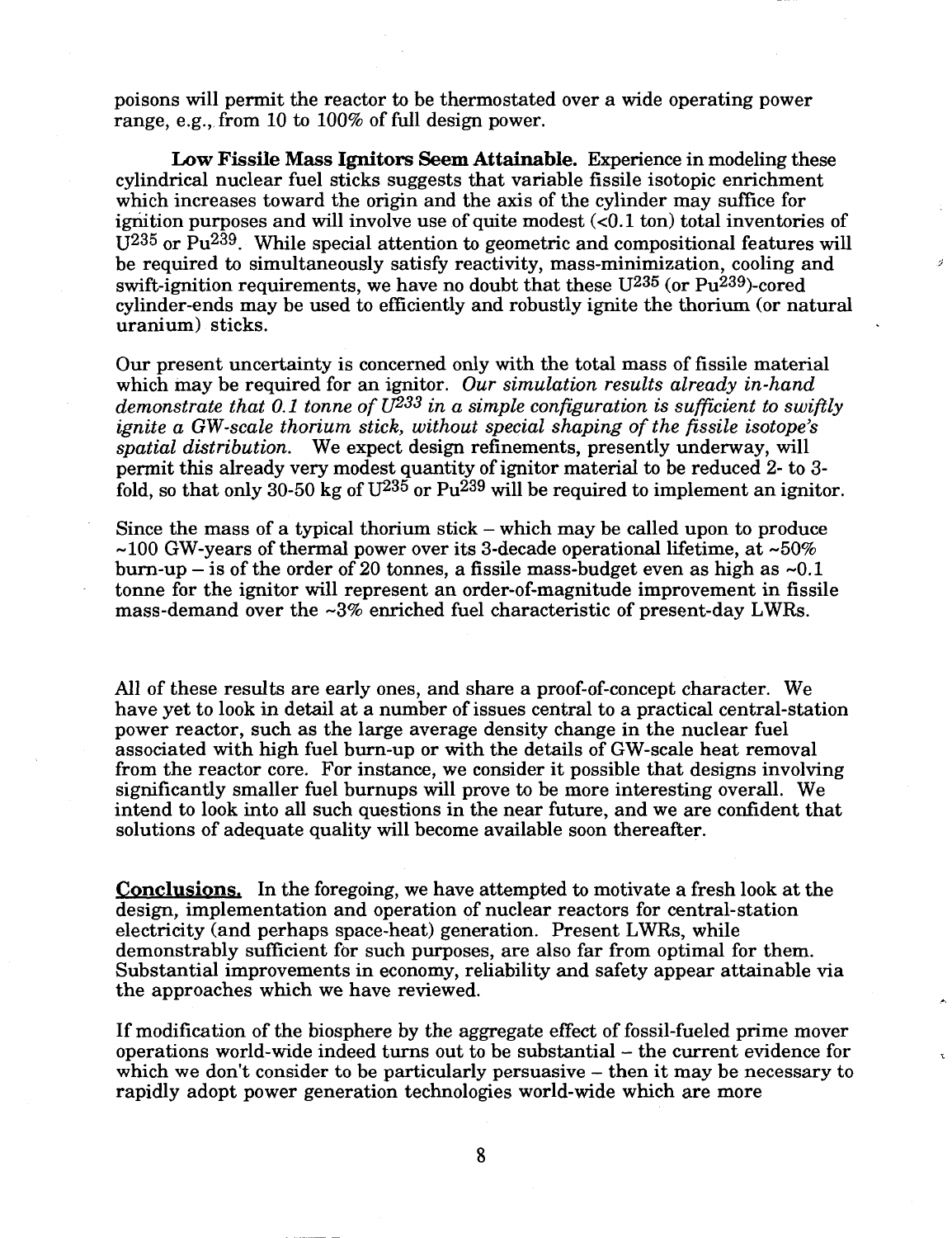environmentally benign. Novel approaches may be particularly important in developing countries.

Nuclear power stations which have their never-refueled, never-disturbed reactors situated deep underground seem to be outstanding candidates for environmentally harmless electricity generation. Their ease of fabrication and operation may recommend them particularly strongly for rapid, low-risk, low-cost adoption as large-scale, long-lived heat sources for central power stations. Their resistance to materials diversion for military purposes and their huge margin of intrinsic safety may make them politically quite attractive.

We therefore expect rational allocation of resources to lead naturally first to exploration, then to development and finally to widespread proliferation of such reactors. In the Third World, the need for more electricity is apt to increase rapidly. It is important to satisfy this need, even in countries for which there is less than complete confidence in political stability. This puts particularly great emphasis on the availability of reactors for electricity generation which are difficult to misuse for military purposes and easy to operate without expert personnel.

Thus, the inexpensive, readily realized 'nuclear heat wells' which we hope to develop may well prove to be an attractive option for large-scale electricity supply development in the early 21st century.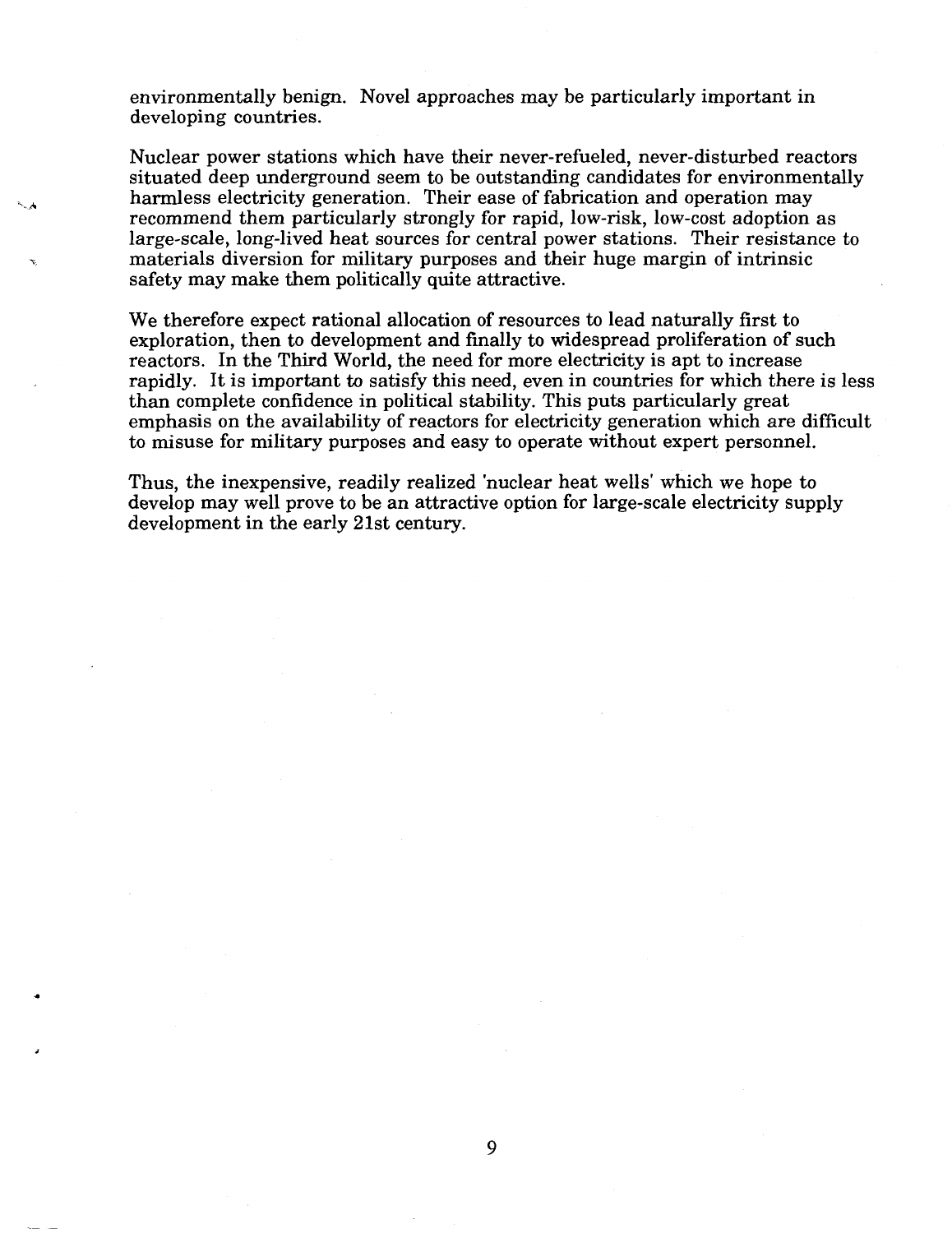**Acknowledgments. We are grateful to Dermott Cullen of LLNL for use of a pregeneral release version of the TART95 code-set and for advice on use of TART95, and to George Zimmerman of LLNL for discussion of appropriate modeling toolsets. We thank Victoria Wood for the use of her computer system in the performance of the calculations described above.** 

\*This work was performed under the auspices of the U.S. Department of Energy by Lawrence Liverrnore National Laboratory under contract No. W-7405-Eng-48.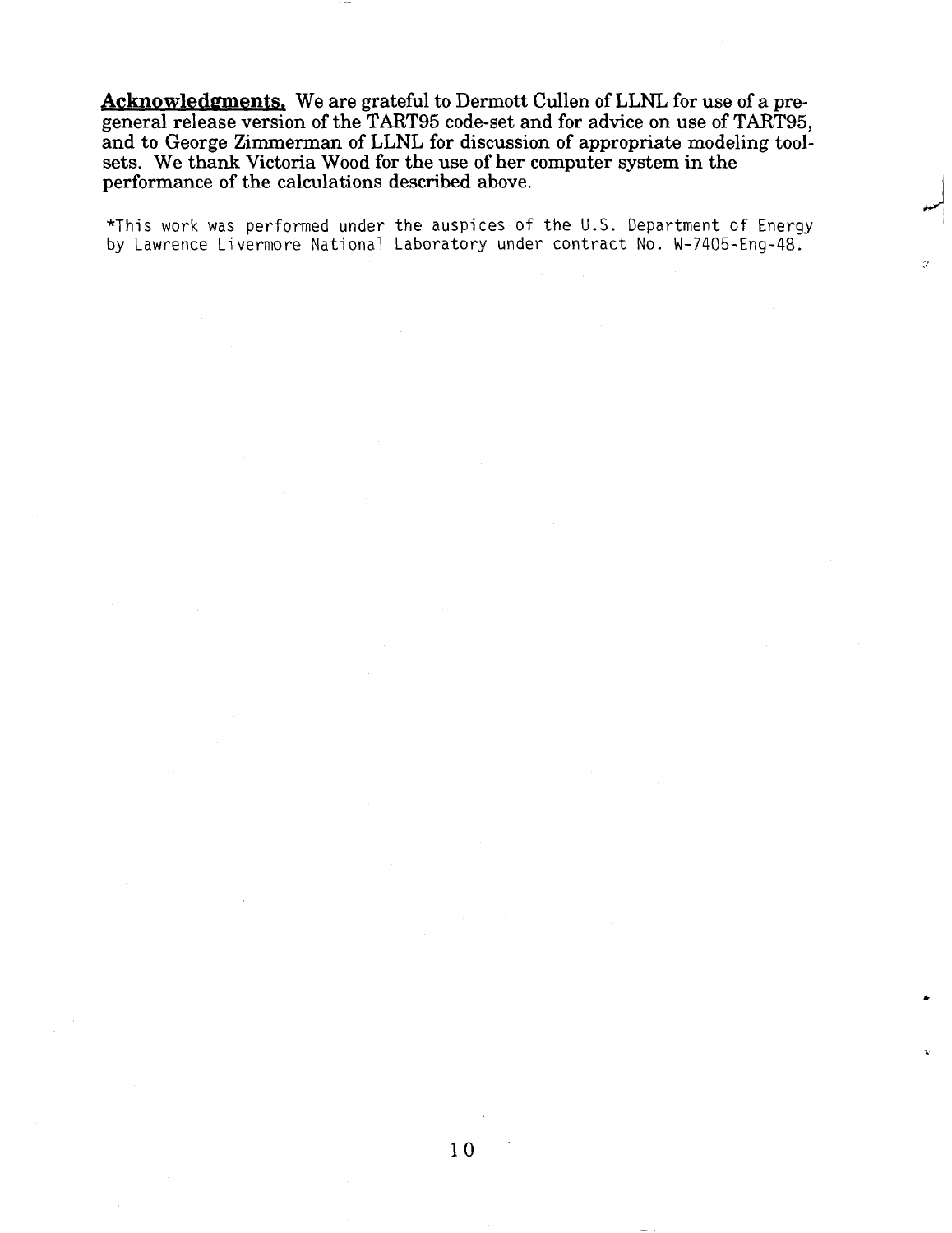*7* **7** *7*   $\left[\text{TR} + 10\% \text{ U}^2\right]$  $\lambda \lambda \lambda$  $\dot{\mathbf{C}}$  (graphite)  $\left[\rho=2.2 \text{ gm/cc}\right]$  $[0=12.4 \text{ gm/cc}]$ **Th** (metal)  $[\rho=11.6 \text{ gm/cc}]$  $\text{Be}$  (foam)  $[\rho=0.1 \text{ gm/cc}]$ 

**"\*u\*** 

**Figure 1.** A diametral plane section of a typical reactor core, comprised of a thorium cylindrical fuel stick with an enriched ignitor section on its left end, surrounded by a graphite neutron reflector. The cylindrical core of the stick is hollowed out, with a radius of 10 cm, and tilled with low-density material which is neutronically translucent, in order to enhance to an optimal extent the near-axial transport of excess neutrons from the region of maximum neutron production. The outer radius of the stick is 25 cm, and the outer radius of the reflector is 40 cm. The axial length of the ignitor section is 50 cm, or one fuel stick diameter. The compositions and densities of the reactor core components are indicated. A wave of nuclear [breeding+deflagration] is launched by the ignitor towards the right of the stick. This wave then propagates at a mean speed of ~0.5 meters/year, releasing ~1.5 GW of steady-state thermal power as it advances.